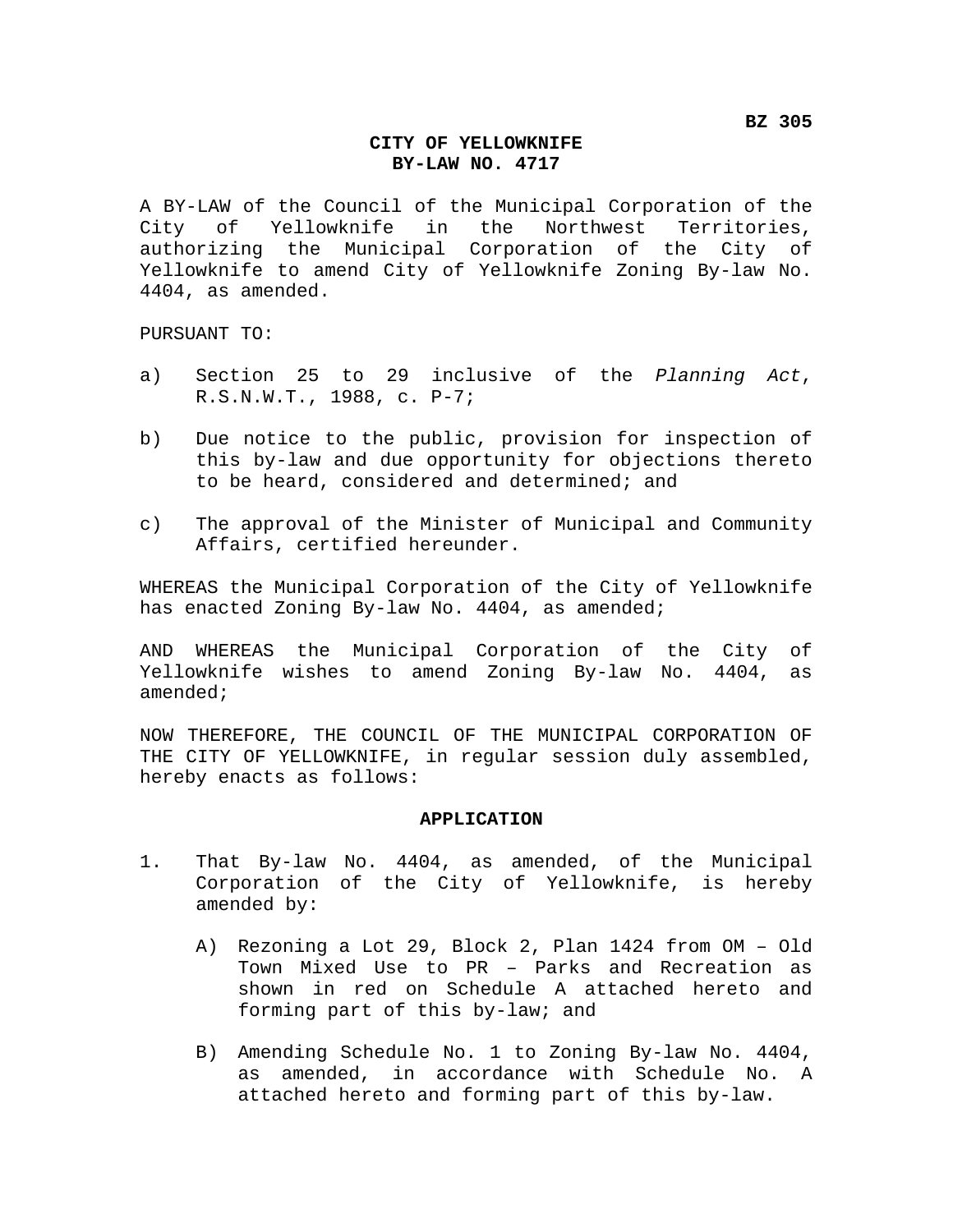## **EFFECT**

That this by-law shall come into effect upon receiving  $2.$ Third Reading and otherwise meets the requirements of Section 75 of the Cities, Towns and Villages Act.

READ a First Time this  $\left| \right|$  day of  $\left| \right|$  february  $, A. D.$ 2013.  $-05$ MAYOR

CITY ADMINISTRATOR

READ a Second Time this  $25$  day of  $F_{ESRUAY}$ A.D. 2013.

MAYOR

APPROVED by the Minister of Municipal and Community Affairs of the Northwest Territories this 18 day of  $\overline{\phantom{1}}$ , A.D. 2013.  $Apr1$ 

 $MLC$ 

MUNICIPAL AND COMMUNITY AFFAIRS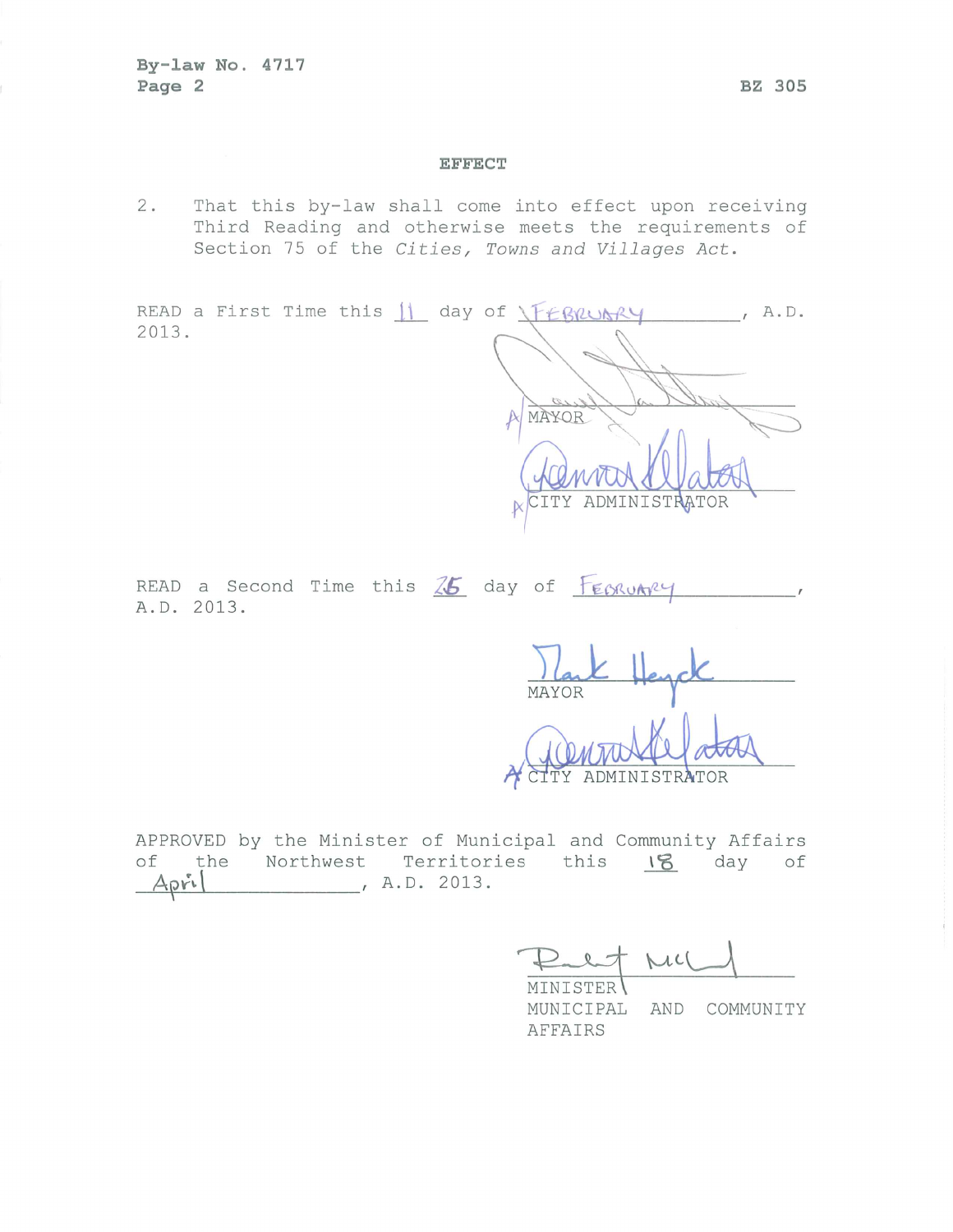By-law No. 4717 Page 3 **BZ 305** READ a Third Time and Finally Passed this  $\overline{5}$  day of A.D., 2013. MAY

MAYOR A CITY ADMINISTATOR

I hereby certify that this by-law has been made in accordance with the requirements of the Cities, Towns and Villages Act and the by-laws of the Municipal Corporation of the City of Yellowknife.

CITY ADMINISTRATOR

Docs #349641